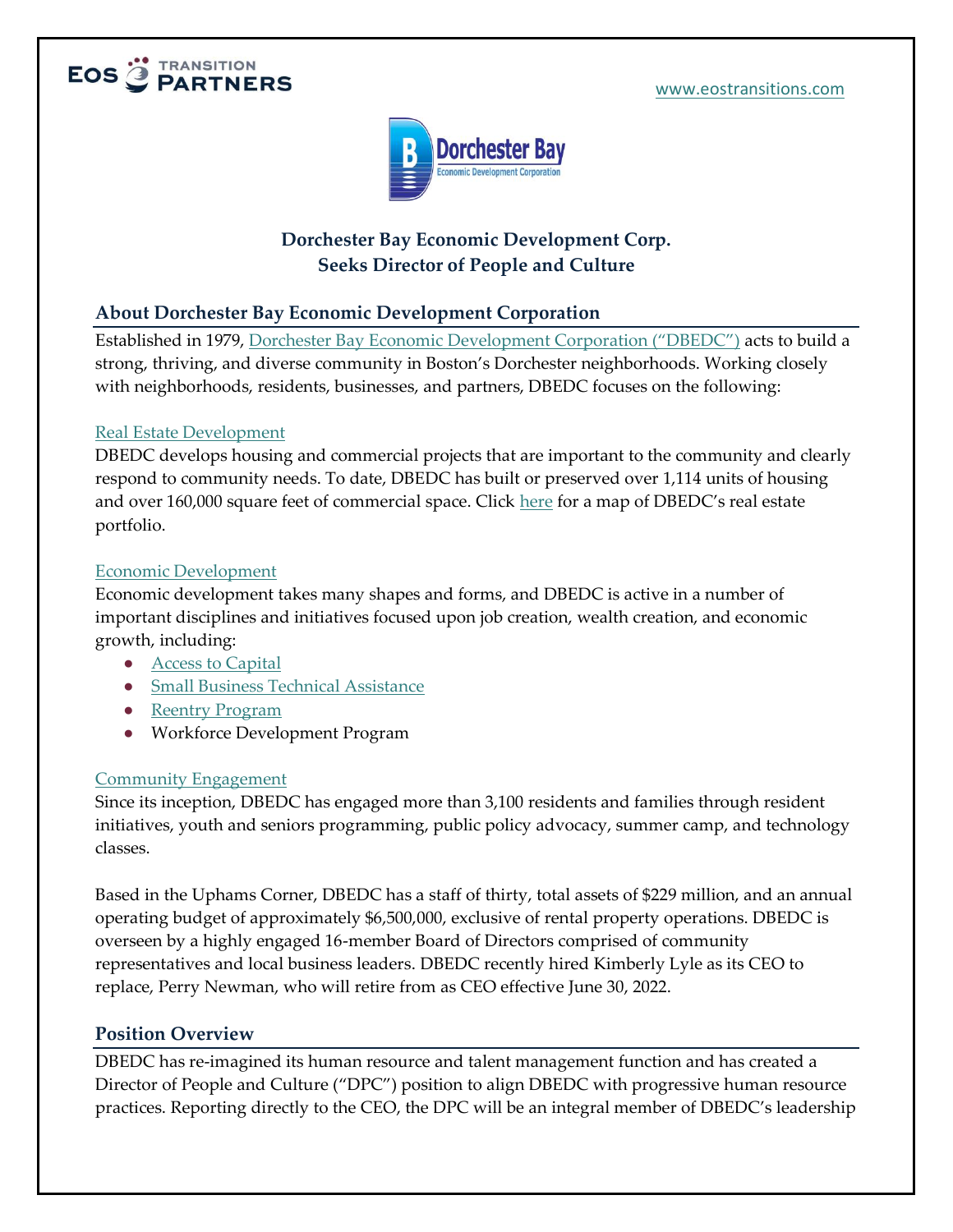team and will partner with the CEO to define and cultivate an organizational culture that is collaborative, inclusive, empowering, and culturally sensitive. In addition, the DPC will administer all human resource functions, including benefits management, payroll support, employee professional development, and performance evaluation.

# **Specific Responsibilities**

- Serve as a collaborative thought partner with the CEO and leadership team to develop and execute an organization-wide, forward-looking vision that centers diversity, equity, inclusion, and belonging ("DEIB") as core components of DBEDC's human capital strategy and the lens through which strong, inclusive, and culturally sensitive business decisions are made.
- Ensure that DEIB remains at the forefront of all people and culture strategies and advise on the resources and timing required to achieve those strategies.
- Partner with the DBEDC's internal staff led I.D.E.A. (Inclusion, Diversity, Equity Advocates) Committee to incorporate staff insights into people and culture strategies.
- Work with senior leadership to create and administer equitable, inclusive, and sustainable human resource systems, processes, and engagement and retention strategies to effectively facilitate the hiring, onboarding, performance management, and development of a diverse staff.
- Develop training, guidance, and support to DBEDC's people managers to allow them to maximize staff engagement, retention, and development.
- In partnership with the CEO, advise the Board of Directors, program directors, and residents on the people and culture implications of strategic initiatives and ongoing programs.
- Develop and administer DBEDC's compensation strategy, ensuring fair and equitable treatment across all positions.
- Innovate the annual performance management process and develop professional development initiatives.
- Work in collaboration with third-party providers to administer all human resource functions, including benefits management, vacation allocations and tracking, payroll support, and performance evaluation.
- Work collaboratively the Director of Finance and Administration to contract with third-party providers and hold them accountable for delivering tailored human resource services and insurance programs.
- Serve as the content expert and sounding board to managers to resolve employee and employment issues, interacting with legal representatives and third-party providers when necessary.
- Assist the CEO and senior leadership to create equitable and sustainable policies and procedures to maximize the benefits and minimize the challenges associated with a hybrid work environment.

### **Desired Credentials/Profile of the Ideal Candidate**

● A bachelor's or a master's degree in a related field is preferred.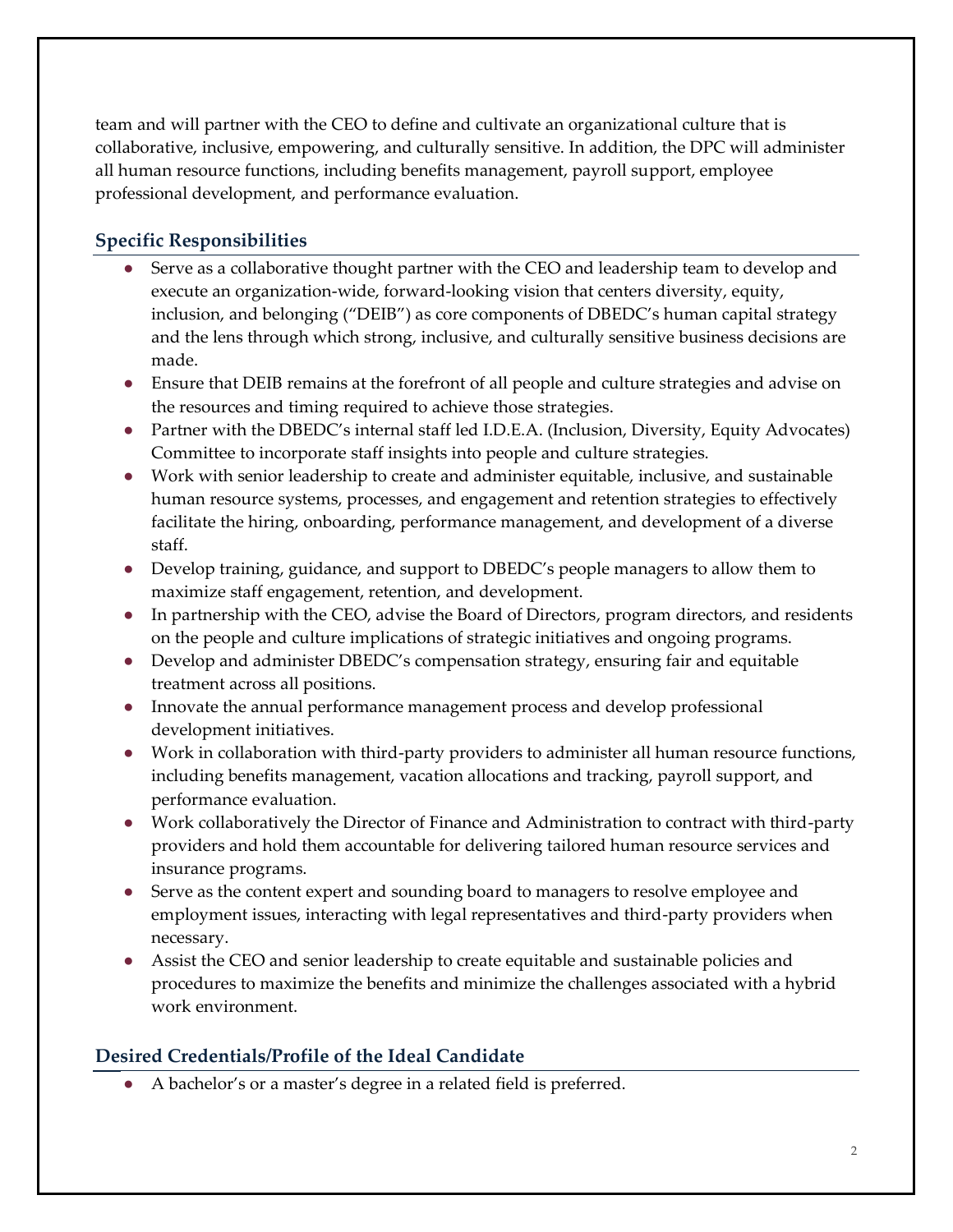- At least 5 years of senior experience as a human resource leader at an organization of comparable size, scope, and complexity.
- Passion for and commitment to DBEDC's mission, vision, and values.

# **Skills and Experience**

- Prior experience developing and guiding company-wide people and culture strategies, policies, and procedures.
- Able to lead change at an organizational level, energetically engaging teams to address challenges, execute on specific goals and tactics, and maximize the capacity of highperforming professionals.
- A commitment to and experience leading DEIB initiatives, both internally and externally, with the ability to integrate DEIB into an organization's work and culture.
- Skilled serving as a trusted advisor on people-related issues and an informed advocate for the resources needed to maximize staff talents.
- Solid business acumen, comfort with ambiguity, and the ability to integrate the work of human resources into the context of the whole organization.
- An entrepreneurial and flexible spirit with the capacity to creatively solve problems.
- Strong written and verbal communication skills to engage and motivate staff, board members, and others associated with DBEDC.
- Exceptional interpersonal skills, diplomacy, and a collaborative mindset with a desire to be a proactive leadership team member.
- Experience working in a diverse, multi-cultural, and multi-generational environment.
- A passion for DBEDC's mission along with knowledge of affordable housing, community engagement, and/or resident services would be a plus.
- Strong organizational skills with the ability to multi-task while attending accurately to details.

### **Compensation and Benefits:**

This is a full-time, salaried, exempt position with a starting salary range of \$140,000 to \$160,000, commensurate with experience and qualifications. DBEDC also offers a comprehensive and generous benefits package.

# **Application Process and Additional Information**

DBEDC views diversity, inclusion, and cultural competence as vital guiding principles in all our work with clients and communities. We welcome and encourage applications from visible minority group members, indigenous persons, members of the LGBTQ community, persons with disabilities and others who may contribute to the diversity of the organization and reflect the diversity of the communities we serve.

Candidate must include a resume and a cover letter that describes how your qualifications and experience match the needs and mission of DBEDC. Applications will be accepted until the position is filled. Upload required documents to: [https://eostransitions.applicantpool.com/jobs/.](https://eostransitions.applicantpool.com/jobs/)